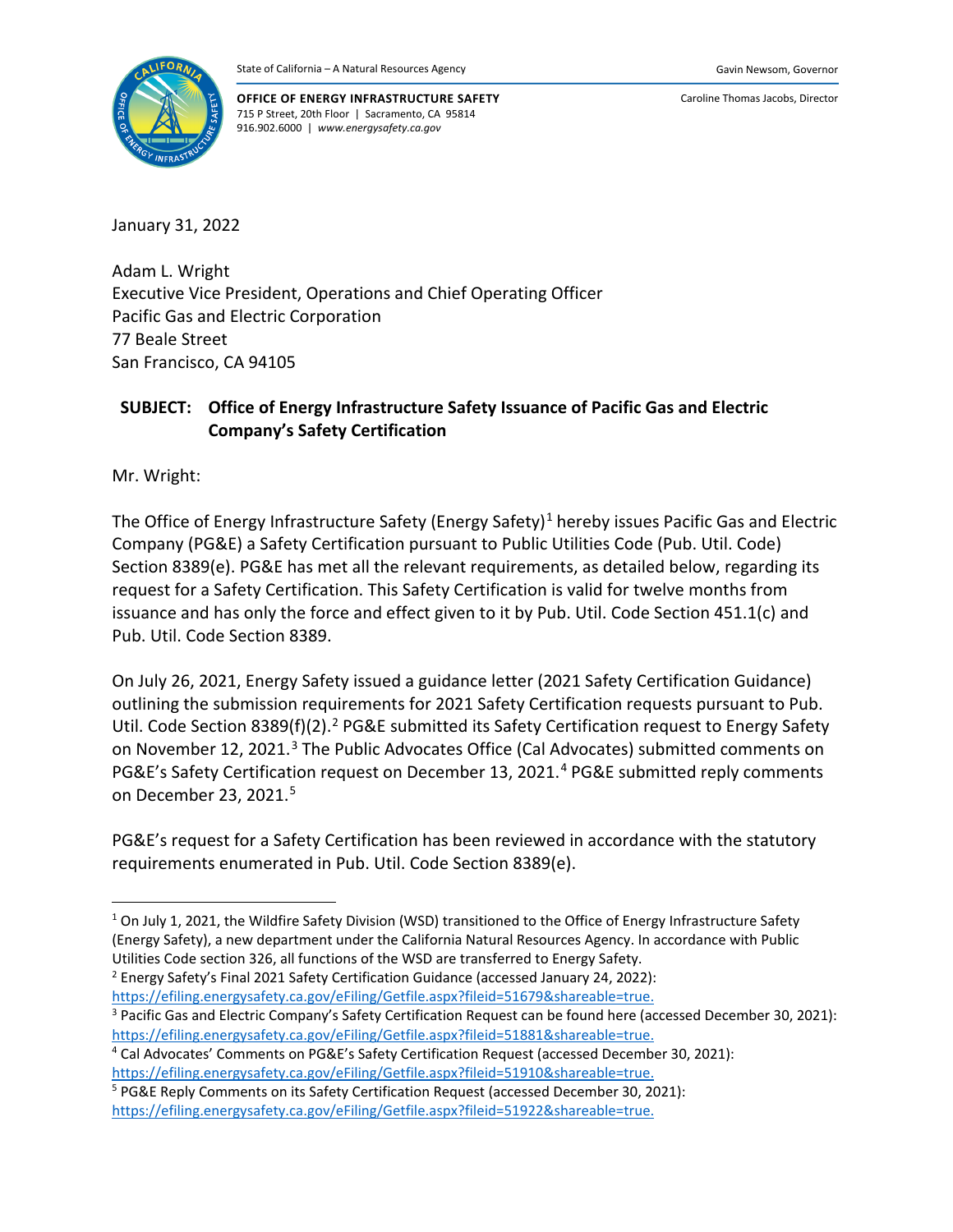### **Discussion**

Pursuant to Pub. Util. Code Section 8389(e), Energy Safety shall issue a safety certification if PG&E provides documentation that it has met seven criteria, as detailed below.

#### **Pub. Util. Code Section 8389(e)(1): Approval of a Wildfire Mitigation Plan**

Pub. Util. Code Section 8389(e)(1) requires that "[t]he electrical corporation has an approved Wildfire Mitigation Plan (WMP)." PG&E submitted its 2021 WMP Update on February 5, 2021. Energy Safety issued PG&E a Revision Notice on May 4, 2021, to resolve six critical issues in its 2021 WMP Update.<sup>[6](#page-1-0)</sup> PG&E responded to the Revision Notice on June 3, 2021.<sup>[7](#page-1-1)</sup> Following a comprehensive review of PG&E's response to the Revision Notice, the associated Revised 2021 WMP Update, and related stakeholder input, Energy Safety issued its final Action Statement approving PG&E's 2021 WMP Update on September 22, 2021.[8](#page-1-2)

PG&E has satisfied the requirement of Pub. Util. Code Section 8389(e)(1).

### **Pub. Util. Code Section 8389(e)(2): Good Standing**

Pub. Util. Code Section 8389(e)(2) requires that "[t]he electrical corporation is in good standing, which can be satisfied by having agreed to implement the findings of its most recent safety culture assessment…"[9](#page-1-3) Energy Safety published its inaugural safety culture assessment (SCA) report for PG&E on October 6, 2021.<sup>[10](#page-1-4)</sup> PG&E's SCA was performed by DEKRA Services, Inc. (DEKRA), under contract with Energy Safety. DEKRA identified six recommendations, which are listed below:

<span id="page-1-0"></span><sup>6</sup> The Wildfire Safety Division Issuance of Revision Notice for Pacific Gas and Electric Company's 2021 Wildfire Mitigation Plan Update and Notice of Extension of WSD Determination Per Public Utilities Code 8389.3(a) can be found here (accessed January 5, 2022)[: https://energysafety.ca.gov/wp-](https://energysafety.ca.gov/wp-content/uploads/docs/misc/wmp/2021/utility/pge/pge-wmp-revision-notice-correction-clean.pdf)

[content/uploads/docs/misc/wmp/2021/utility/pge/pge-wmp-revision-notice-correction-clean.pdf.](https://energysafety.ca.gov/wp-content/uploads/docs/misc/wmp/2021/utility/pge/pge-wmp-revision-notice-correction-clean.pdf)  $7$  PG&E's Revised 2021 WMP Update Pursuant to the WSD's Revision Notice can be found here (accessed

<span id="page-1-1"></span>December 30, 2021)[: https://www.pge.com/pge\\_global/common/pdfs/safety/emergency-preparedness/natural](https://www.pge.com/pge_global/common/pdfs/safety/emergency-preparedness/natural-disaster/wildfires/wildfire-mitigation-plan/2021-Wildfire-Safety-Plan-Revised-060321.pdf)[disaster/wildfires/wildfire-mitigation-plan/2021-Wildfire-Safety-Plan-Revised-060321.pdf.](https://www.pge.com/pge_global/common/pdfs/safety/emergency-preparedness/natural-disaster/wildfires/wildfire-mitigation-plan/2021-Wildfire-Safety-Plan-Revised-060321.pdf)

<span id="page-1-2"></span><sup>8</sup> Final Action Statement on PG&E's 2021 WMP Update can be found here (accessed December 30, 2021): [https://efiling.energysafety.ca.gov/eFiling/Getfile.aspx?fileid=51745&shareable=true.](https://efiling.energysafety.ca.gov/eFiling/Getfile.aspx?fileid=51745&shareable=true)

The California Public Utilities Commission (CPUC) ratified Energy Safety's approval of PG&E's 2021 WMP Update on October 21, 2021, via Resolution WSD-021.

Final Resolution WSD-021 on PG&E's 2021 WMP Update can be found here (accessed December 30, 2021): [https://docs.cpuc.ca.gov/PublishedDocs/Published/G000/M417/K666/417666221.PDF.](https://docs.cpuc.ca.gov/PublishedDocs/Published/G000/M417/K666/417666221.PDF)

<span id="page-1-4"></span><span id="page-1-3"></span><sup>9</sup> Energy Safety's SCA is performed pursuant to Pub. Util. Code § 8386.2 and paragraph (4) of subdivision (d). <sup>10</sup> The 2021 Safety Culture Assessment Report for PG&E can be found here (accessed December 30, 2021): [https://efiling.energysafety.ca.gov/eFiling/Getfile.aspx?fileid=51791&shareable=true.](https://efiling.energysafety.ca.gov/eFiling/Getfile.aspx?fileid=51791&shareable=true)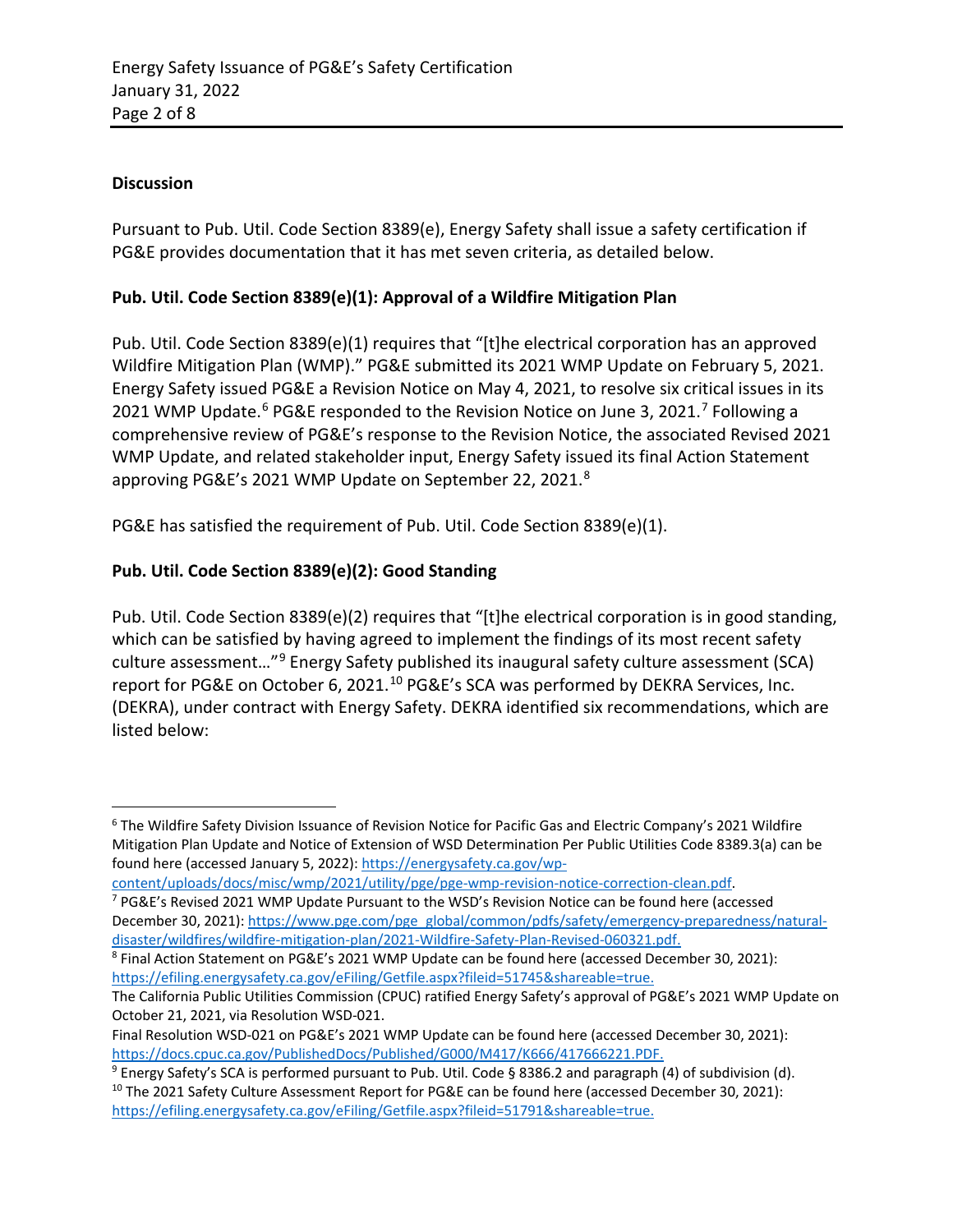- 1. Build leadership skills and ensure frontline supervisors are demonstrating those skills regularly in the field to improve the work environment for wildfire and personal safety.
- 2. Establish a governance structure to ensure effective implementation and tracking of the 2025 Workforce Safety Strategy.
- 3. Execute the 2025 Workforce Safety Strategy with active leadership by senior executives to ensure implementation.
- 4. Leverage the new safety management system to improve the flow of information up, down, and across the organization and provide a single mechanism for reporting and tracking wildfire concerns.
- 5. Increase engagement on the safety culture assessment within the workforce supporting wildfire mitigation initiatives.
- 6. Recognize and take action to mitigate the safety concerns posed by interactions with certain discontented members of the public.

PG&E agreed to implement all of the findings and recommendations of its 2021 Energy Safety SCA report on October 25, 2021.<sup>[11](#page-2-0)</sup> In its Safety Certification request, PG&E states that it will "provide further information on the methods through which it will implement these recommendations in its next quarterly update to Energy Safety."[12](#page-2-1)

In addition to Energy Safety's SCA report for PG&E, the California Public Utilities Commission (CPUC) has an ongoing proceeding to investigate PG&E's safety culture.[13](#page-2-2) In April 2016, the CPUC's Safety and Enforcement Division (SED) selected NorthStar Consulting Group (NorthStar) to assess PG&E's safety culture.<sup>[14](#page-2-3)</sup> In a 2018 decision, the CPUC adopted NorthStar's initial 2017 report and recommendations, which PG&E agreed to implement and document via recurring reports.<sup>[15](#page-2-4)</sup> In March 2019, NorthStar submitted its first update to its initial report.<sup>[16](#page-2-5)</sup> PG&E affirmed its commitment to NorthStar's recommendations in its Opening Comments on the

<span id="page-2-4"></span><sup>15</sup> See Decision 18-11-050, Ordering Paragraph 1 and 2.

<span id="page-2-0"></span><sup>&</sup>lt;sup>11</sup> PG&E Acceptance Letter of the 2021 Safety Culture Assessment (accessed January 24, 2022): [https://efiling.energysafety.ca.gov/eFiling/Getfile.aspx?fileid=51833&shareable=true.](https://efiling.energysafety.ca.gov/eFiling/Getfile.aspx?fileid=51833&shareable=true) <sup>12</sup> PG&E's Safety Certification Request, p. 2 (accessed January 24, 2022):

<span id="page-2-1"></span>[https://efiling.energysafety.ca.gov/eFiling/Getfile.aspx?fileid=51881&shareable=true.](https://efiling.energysafety.ca.gov/eFiling/Getfile.aspx?fileid=51881&shareable=true)

<span id="page-2-2"></span>Energy Safety published its inaugural SCA report for PG&E on October 6, 2021: because of its recency, PG&E is not required to report on implementation progress for this Safety Certification request. However, PG&E is expected to detail its implementation of its most recent SCA recommendations in subsequent Safety Certification requests. <sup>13</sup> Proceeding I.15-08-019, Order Instituting Investigation on the Commission's Own Motion to Determine Whether Pacific Gas and Electric Company and PG&E Corporation's Organizational Culture and Governance Prioritize Safety (accessed January 24, 2022):

[https://apps.cpuc.ca.gov/apex/f?p=401:56:0::NO:RP,57,RIR:P5\\_PROCEEDING\\_SELECT:I1508019.](https://apps.cpuc.ca.gov/apex/f?p=401:56:0::NO:RP,57,RIR:P5_PROCEEDING_SELECT:I1508019)

<span id="page-2-3"></span><sup>&</sup>lt;sup>14</sup> See "Pacific Gas and Electric Company Safety Culture and Governance OII Prepared Testimony" (January 8, 2018) at page 2-1: "PG&E agrees with all of the 61 recommendations directed at PG&E, commits to complete most recommendations by the end of 2018, and supports their adoption by the Commission" (accessed January 24, 2022)[: https://docs.cpuc.ca.gov/PublishedDocs/SupDoc/I1508019/1067/204457310.pdf.](https://docs.cpuc.ca.gov/PublishedDocs/SupDoc/I1508019/1067/204457310.pdf)

<span id="page-2-5"></span> $16$  Find links to NorthStar's initial 2017 safety culture report and its 2019 update here (accessed January 24, 2022): [https://www.cpuc.ca.gov/industries-and-topics/pge/pge-safety-culture-investigation.](https://www.cpuc.ca.gov/industries-and-topics/pge/pge-safety-culture-investigation)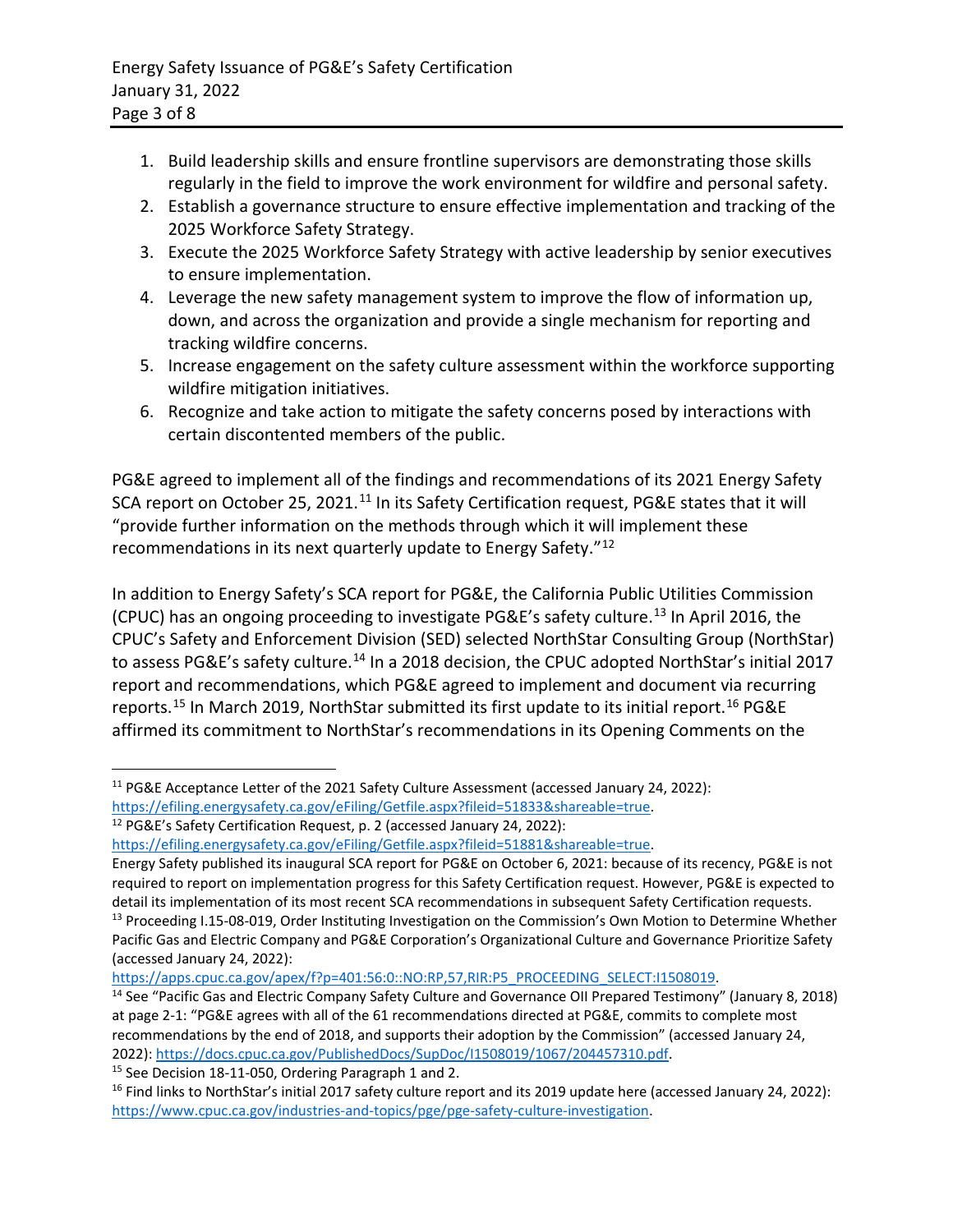Administrative Law Judge's ruling seeking comments on the status of Investigation 15-08-019 ("Safety Culture OII"). [17](#page-3-0)

PG&E's Safety Certification request includes in Attachment C its Safety Culture and Governance Quarterly Reports, submitted in compliance with CPUC Decision 18-11-050. These reports provide updates on safety performance, safety culture, and the implementation status of NorthStar's recommendations.

In comments on PG&E's Safety Certification request, Cal Advocates recommended that Energy Safety "provide clear criteria that a utility must meet to be found in 'good standing' to receive a safety certification" and "require PG&E to describe how it intends to implement the recommendations from its Safety Culture Assessment."[18](#page-3-1) PG&E responded to Cal Advocates by citing Energy Safety's response to comments on the draft 2021 Safety Certification Guidelines where similar criteria to evaluate "good standing" were rejected.<sup>[19](#page-3-2),[20](#page-3-3)</sup>

Although it is valuable to understand *how* PG&E plans to implement the findings of its SCA, PG&E's agreement to implement all of the findings and recommendations of its 2021 Energy Safety SCA report satisfies the "good standing" requirement for a Safety Certification. Therefore, PG&E has satisfied the requirements of Pub. Util. Code Section 8389(e)(2).

# **Pub. Util. Code Section 8389(e)(3): Board of Directors Safety Committee**

Pub. Util. Code Section 8389(e)(3) requires that "[t]he electrical corporation has established a safety committee of its board of directors composed of members with relevant safety experience."

PG&E's Safety and Nuclear Oversight (SNO) Committee consists of six people: Cheryl F. Campbell, Jessica L. Denecour, Admiral Mark E. Ferguson III, W. Craig Fugate, Michael R. Niggli, and William L. Smith. PG&E provided details for each member of the SNO Committee and adequately demonstrated their relevant safety expertise in Attachment B of its Safety Certification request. The only change in PG&E's SNO Committee membership since its last Safety Certification request is the addition of Jessica L. Denecour, who replaced Dean L.

<span id="page-3-1"></span>[https://docs.cpuc.ca.gov/PublishedDocs/Efile/G000/M344/K182/344182630.PDF.](https://docs.cpuc.ca.gov/PublishedDocs/Efile/G000/M344/K182/344182630.PDF) <sup>18</sup> Cal Advocates' comments on PG&E Safety Certification request, p. 2 (accessed December 30, 2021): [https://efiling.energysafety.ca.gov/eFiling/Getfile.aspx?fileid=51910&shareable=true.](https://efiling.energysafety.ca.gov/eFiling/Getfile.aspx?fileid=51910&shareable=true)

<span id="page-3-2"></span><sup>19</sup> Office of Energy Infrastructure Safety Response to Comments on the 2021 Safety Certification Guidelines (accessed January 5, 2022): [https://energysafety.ca.gov/wp-content/uploads/docs/safety](https://energysafety.ca.gov/wp-content/uploads/docs/safety-certificates/comments/tn10264_20210726t164802_energy_safety_response_to_comments_on_safety_certification_2021.pdf)[certificates/comments/tn10264\\_20210726t164802\\_energy\\_safety\\_response\\_to\\_comments\\_on\\_safety\\_certificati](https://energysafety.ca.gov/wp-content/uploads/docs/safety-certificates/comments/tn10264_20210726t164802_energy_safety_response_to_comments_on_safety_certification_2021.pdf) [on\\_2021.pdf.](https://energysafety.ca.gov/wp-content/uploads/docs/safety-certificates/comments/tn10264_20210726t164802_energy_safety_response_to_comments_on_safety_certification_2021.pdf)

<span id="page-3-0"></span><sup>&</sup>lt;sup>17</sup> Opening Comments of Pacific Gas and Electric Company (U 39 E) on Administrative Law Judge's Ruling on Case Status, August 4, 2020, pg. 17 (accessed January 24, 2022):

<span id="page-3-3"></span><sup>&</sup>lt;sup>20</sup> PG&E Reply Comments on its Safety Certification Request, p. 2 (accessed December 30, 2021): [https://efiling.energysafety.ca.gov/eFiling/Getfile.aspx?fileid=51922&shareable=true.](https://efiling.energysafety.ca.gov/eFiling/Getfile.aspx?fileid=51922&shareable=true)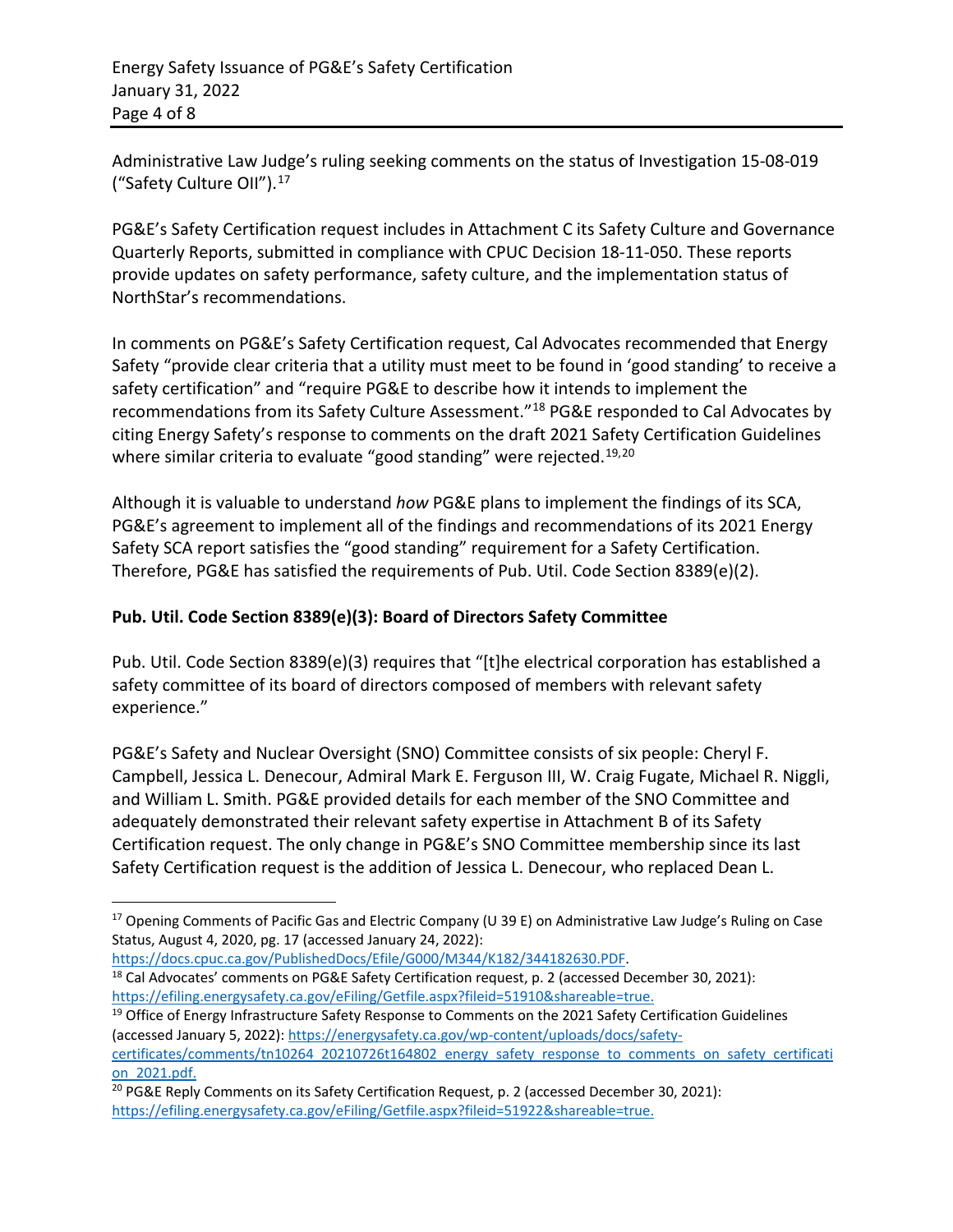Seavers. PG&E also included descriptions of the SNO Committee's role in overall corporate governance, significant topics covered by the SNO Committee, and implementation of recommended actions.

PG&E has satisfied the requirement of Pub Util. Code Section 8389(e)(3).

# **Pub. Util. Code Section 8389(e)(4) and Pub. Util. Code Section 8389(e)(6): Executive Compensation**

Pub. Util. Code Section 8389(e)(4) requires that "the electrical corporation has established an executive incentive compensation structure approved by the division and structured to promote safety as a priority and to ensure public safety and utility financial stability with performance metrics, including incentive compensation based on meeting performance metrics that are measurable and enforceable, for all executive officers, as defined in Section 451.5. This may include tying 100 percent of incentive compensation to safety performance and denying all incentive compensation in the event the electrical corporation causes a catastrophic wildfire that results in one or more fatalities."

Pub. Util. Code Section 8389(e)(6) requires for any new or amended contracts for executive officers "(A)(i)(I) Strict limits on guaranteed cash compensation, with the primary portion of the executive officers' compensation based on achievement of objective performance metrics. (II) No guaranteed monetary incentives in the compensation structure. (ii) It satisfies the compensation principles identified in paragraph (4). (iii) A long-term structure that provides a significant portion of compensation, which may take the form of grants of the electrical corporation's stock, based on the electrical corporation's long-term performance and value. This compensation shall be held or deferred for a period of at least three years. (iv) Minimization or elimination of indirect or ancillary compensation that is not aligned with shareholder and taxpayer interest in the electrical corporation."

Energy Safety published its 20[21](#page-4-0) Executive Compensation Guidance on December 22, 2020.<sup>21</sup> PG&E submitted a request for approval of its 2021 executive compensation structure on January 15, 2021.<sup>[22](#page-4-1)</sup> On March 2, 2021, PG&E submitted a supplement,<sup>[23](#page-4-2)</sup> as it had not yet received final approval from its Compensation Committee at the time of initial filing, demonstrating approval and final performance metric milestones. On June 4, 2021, PG&E

<span id="page-4-0"></span> $21$  2021 Executive Compensation Submission Guidance (accessed January 5, 2022): [https://energysafety.ca.gov/wp-content/uploads/docs/misc/wsd/wsd-executive-compensation-guidance-](https://energysafety.ca.gov/wp-content/uploads/docs/misc/wsd/wsd-executive-compensation-guidance-20201222.pdf)[20201222.pdf.](https://energysafety.ca.gov/wp-content/uploads/docs/misc/wsd/wsd-executive-compensation-guidance-20201222.pdf)

<span id="page-4-1"></span><sup>&</sup>lt;sup>22</sup> PG&E's 2021 Executive Compensation Approval Request (accessed January 24, 2022):

<span id="page-4-2"></span>[https://energysafety.ca.gov/wp-content/uploads/docs/misc/wsd/pge-executive-compensation-2021.pdf.](https://energysafety.ca.gov/wp-content/uploads/docs/misc/wsd/pge-executive-compensation-2021.pdf) <sup>23</sup> PG&E's supplement to its 2021 Executive Compensation Approval Request (accessed December 30, 2021): [https://energysafety.ca.gov/wp-content/uploads/docs/misc/wsd/pge-supplemental-executive-compensation](https://energysafety.ca.gov/wp-content/uploads/docs/misc/wsd/pge-supplemental-executive-compensation-submission-to-wsd.pdf)[submission-to-wsd.pdf.](https://energysafety.ca.gov/wp-content/uploads/docs/misc/wsd/pge-supplemental-executive-compensation-submission-to-wsd.pdf)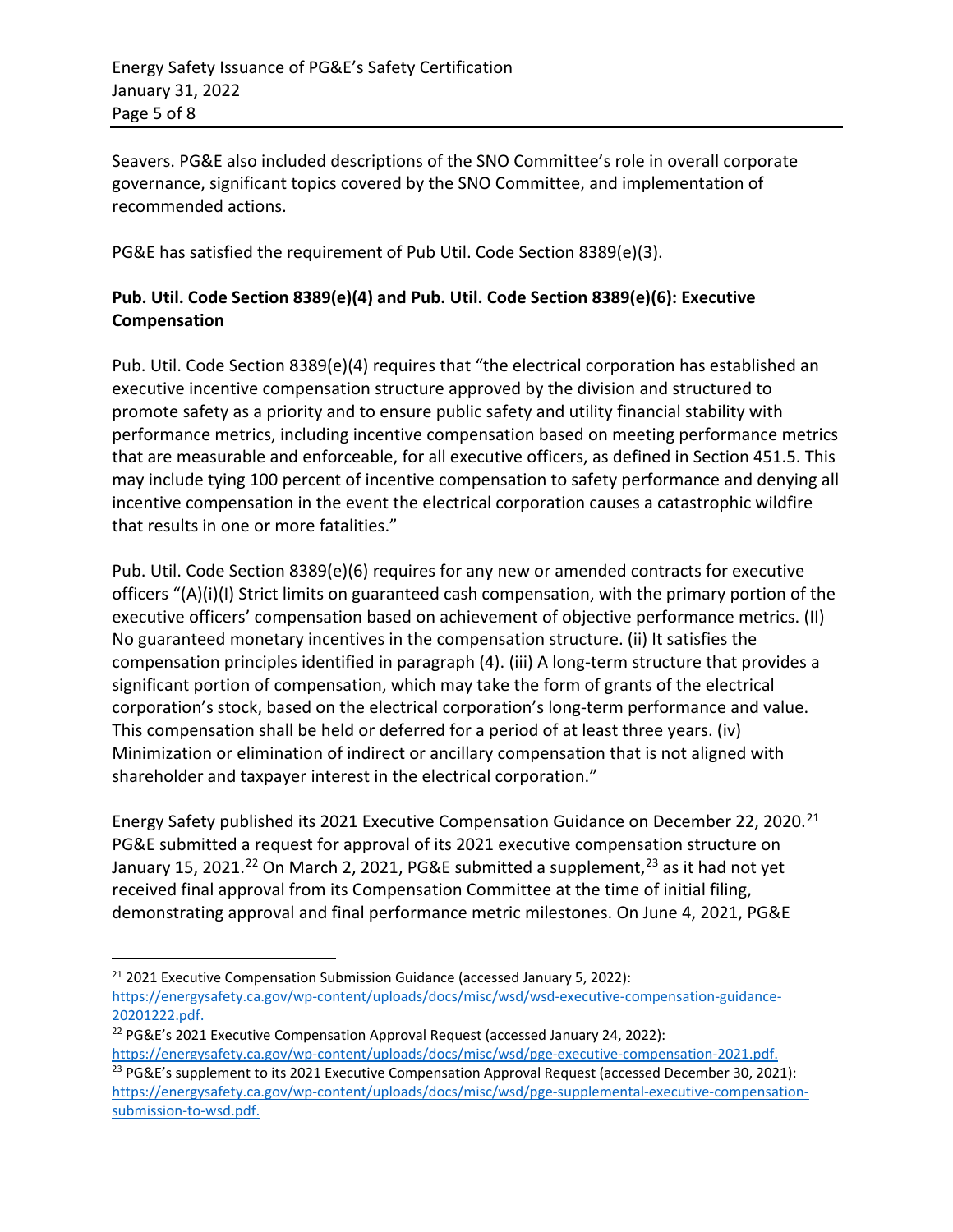submitted a second supplement,<sup>[24](#page-5-0)</sup> which provided an update to and replacement of its Reportable Fire Ignitions metric in its 2021 Short-Term Incentive Plan.

Energy Safety determined that PG&E's executive compensation structure satisfied the requirements of Pub. Util. Code Sections 8389(e)(4) and 8389(e)(6) and approved the executive compensation structure on October 19, 2021.<sup>[25](#page-5-1)</sup> PG&E has provided in its Safety Certification request (Attachment D) Energy Safety's letter approving its 2021 executive compensation structure: in so doing, PG&E has satisfied the requirements of Pub. Util. Code Sections 8389(e)(4) and 8389(e)(6) for issuance of a Safety Certification.

# **Pub. Util. Code Section 8389(e)(5): Board Level Safety Reporting**

Pub. Util. Code Section 8389(e)(5) requires that "[t]he electrical corporation has established board-of-director-level reporting to the [CPUC] and [Energy Safety] on safety issues."

To satisfy the requirements of Pub. Util. Code Section 8389(e)(5), PG&E points to its quarterly submissions filed pursuant to Pub. Util. Code Section 8389(e)(7), which include quarterly advice letters<sup>[26](#page-5-2)</sup> and notification letters (2021 quarterly advice and notification letters are included in Attachment C of PG&E's Safety Certification request). Additionally, PG&E provides a list of the Board-level meetings since its last Safety Certification request for which reports of discussed safety topics were provided to the CPUC and Energy Safety. PG&E also cites the November 10, 2021, Electric Utility Safety Update Public Briefing,<sup>[27](#page-5-3)</sup> jointly hosted by the CPUC and Energy Safety. The purpose of the meeting was to provide the CPUC, Energy Safety, and the public information about the electric safety-related efforts of PG&E, including progress and challenges concerning wildfire mitigation, worker safety, and safety culture. During the meeting, representatives of PG&E gave presentations and answered questions from the CPUC and Energy Safety. Board Member and Chair of the SNO Committee Cheryl F. Campbell, Executive Vice President of Operations and Chief Operating Officer Adam L. Wright, and Senior Vice President and Chief Risk Officer Sumeet Singh represented PG&E.

As directed in Energy Safety's 2021 Safety Certification Guidance, PG&E provided the presentation materials used in the November 10, 2021, public meeting in its Safety Certification request (included as Attachment E).

<span id="page-5-0"></span><sup>&</sup>lt;sup>24</sup> PG&E's second supplement to its 2021 Executive Compensation Approval Request (accessed January 5, 2022): [https://energysafety.ca.gov/wp-content/uploads/docs/misc/wsd/pge-second-supp.-exec.-comp.-submission-to](https://energysafety.ca.gov/wp-content/uploads/docs/misc/wsd/pge-second-supp.-exec.-comp.-submission-to-wsd.pdf)[wsd.pdf.](https://energysafety.ca.gov/wp-content/uploads/docs/misc/wsd/pge-second-supp.-exec.-comp.-submission-to-wsd.pdf)

<span id="page-5-1"></span><sup>&</sup>lt;sup>25</sup> Approval of PG&E's 2021 Executive Compensation Plan can be found here (accessed January 4, 2022): [https://efiling.energysafety.ca.gov/eFiling/Getfile.aspx?fileid=51828&shareable=true.](https://efiling.energysafety.ca.gov/eFiling/Getfile.aspx?fileid=51828&shareable=true)

<span id="page-5-2"></span> $26$  Pursuant to WSD's transition to OEIS on July 1, 2021, the previous quarterly Assembly Bill 1054 advice letters are now notification letters that do not receive approval. See Pub. Util. Code § 8389(e)(7), amended by Stats. 2021, Ch. 115, Sec 82 (Assembly Bill 148) effective July 22, 2021.

<span id="page-5-3"></span> $27$  A recording of the November 10, 2021, public meeting can be found here (accessed January 4, 2022): [https://www.adminmonitor.com/ca/cpuc/other/202111102/.](https://www.adminmonitor.com/ca/cpuc/other/202111102/)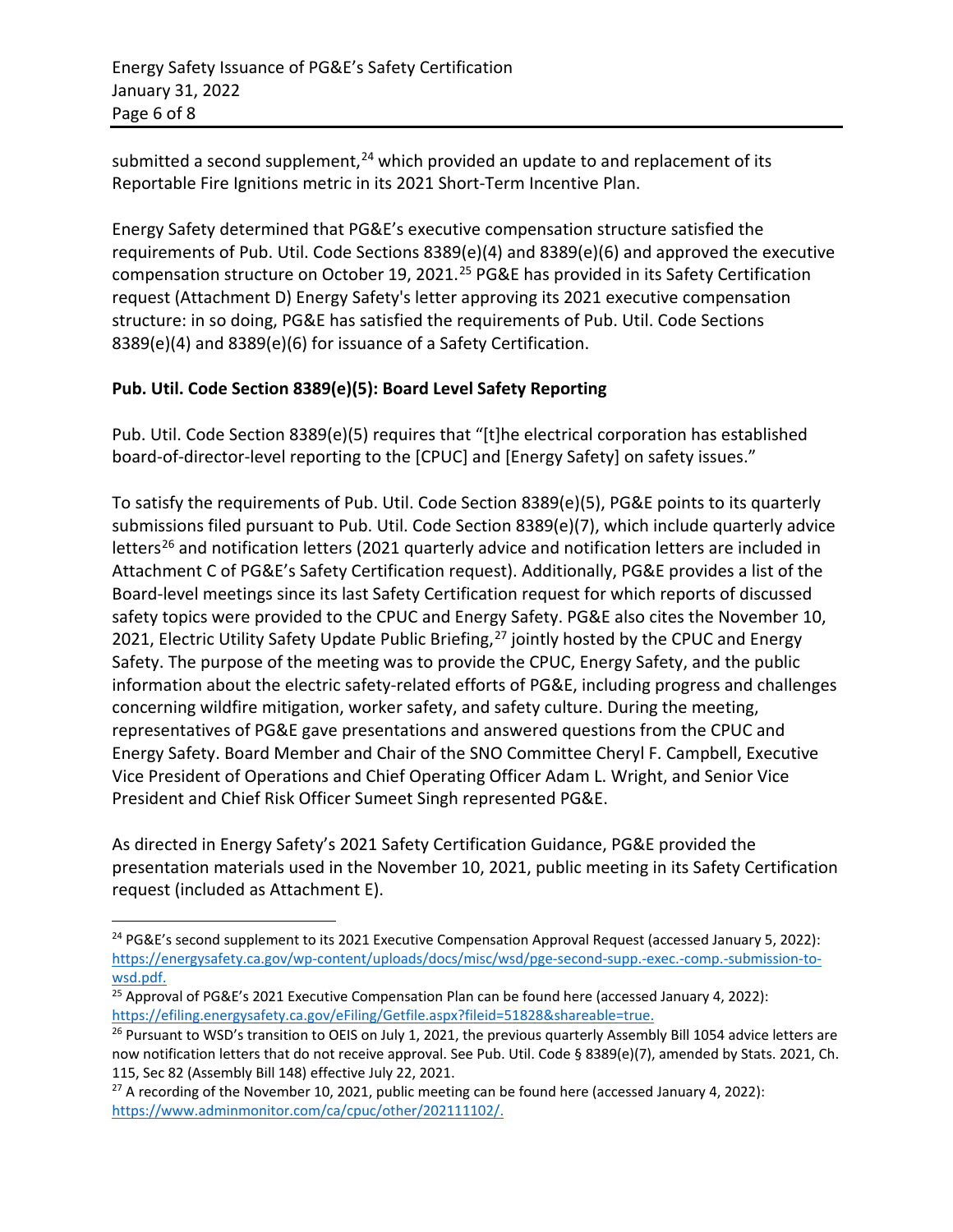PG&E has met the requirements of Pub. Util. Code Section 8389(e)(5).

# **Pub. Util. Code Section 8389(e)(7): Implementation of a Wildfire Mitigation Plan**

Pub. Util. Code Section 8389(e)(7) requires that "[t]he electrical corporation is implementing its wildfire mitigation plan…" To satisfy Pub. Util. Code Section 8389(e)(7), the electrical corporation is required to include with its request for a Safety Certification all quarterly advice letters or quarterly notifications of implementation required by Pub. Util. Code Section 8389(e)(7) submitted since issuance of the previous Safety Certification. The advice letters or notifications of implementation must detail "the implementation of both its approved wildfire mitigation plan and recommendations of the most recent safety culture assessments by the [CPUC] and [Energy Safety], and a statement of the recommendations of the board of directors safety committee meetings that occurred during the quarter. The […] submittal shall also summarize the implementation of the safety committee recommendations from the electrical corporation's previous notification and submission…" (Pub. Util. Code Section 8389[e][7]). The 2021 Safety Certification Guidance require utilities to provide an explanation of how the information reported in the advice letters or notifications of implementation complies with Pub. Util. Code Section 8389(e)(7).

PG&E submitted its Q1 Quarterly Advice Letter (QAL, Advice 6182-E) on May 3, 2021, a Q2 Quarterly Notification Letter (QNL) on August 2, 2021, and a Q3 QNL to Energy Safety on November 1, 2021. PG&E's QAL and QNLs are included in Attachment C of its Safety Certification request. Table 1 and Appendix 1 of PG&E's Q3 QNL provide the progress status of each of its Revised 2021 WMP Update commitments.

PG&E's Q3 QNL lists 53 total mitigation initiatives and indicates that 26 have been "Completed," 18 are "On Track" or "In Progress," and nine are "Off Track" or "Delayed." Within the Q1, Q2, and Q3 submissions, PG&E also provides recommendations from its SNO Committee and its progress on implementation of those recommendations.

PG&E is on track in the following mitigation areas: Risk Assessment and Mapping, Situational Awareness and Forecasting, Data Governance, Stakeholder Cooperation and Community Engagement, and Protocols on Public Safety Power Shutoffs (PSPS). PG&E's "Off Track" or "Delayed" mitigation initiatives include five initiatives in the category of Grid Design and System Hardening, two in Asset Management, one in Vegetation Management, and one in Emergency Planning and Preparedness.

Among its reasons for delays PG&E cites emergency events (PSPS/wind events), access issues (customer refusal or areas impacted by fires), construction or resource constraints (permitting, obtaining materials, etc.), changes in work prioritization, and/or late scoping. For most of these initiatives, PG&E stated that it expected to meet its Revised 2021 WMP Update commitments